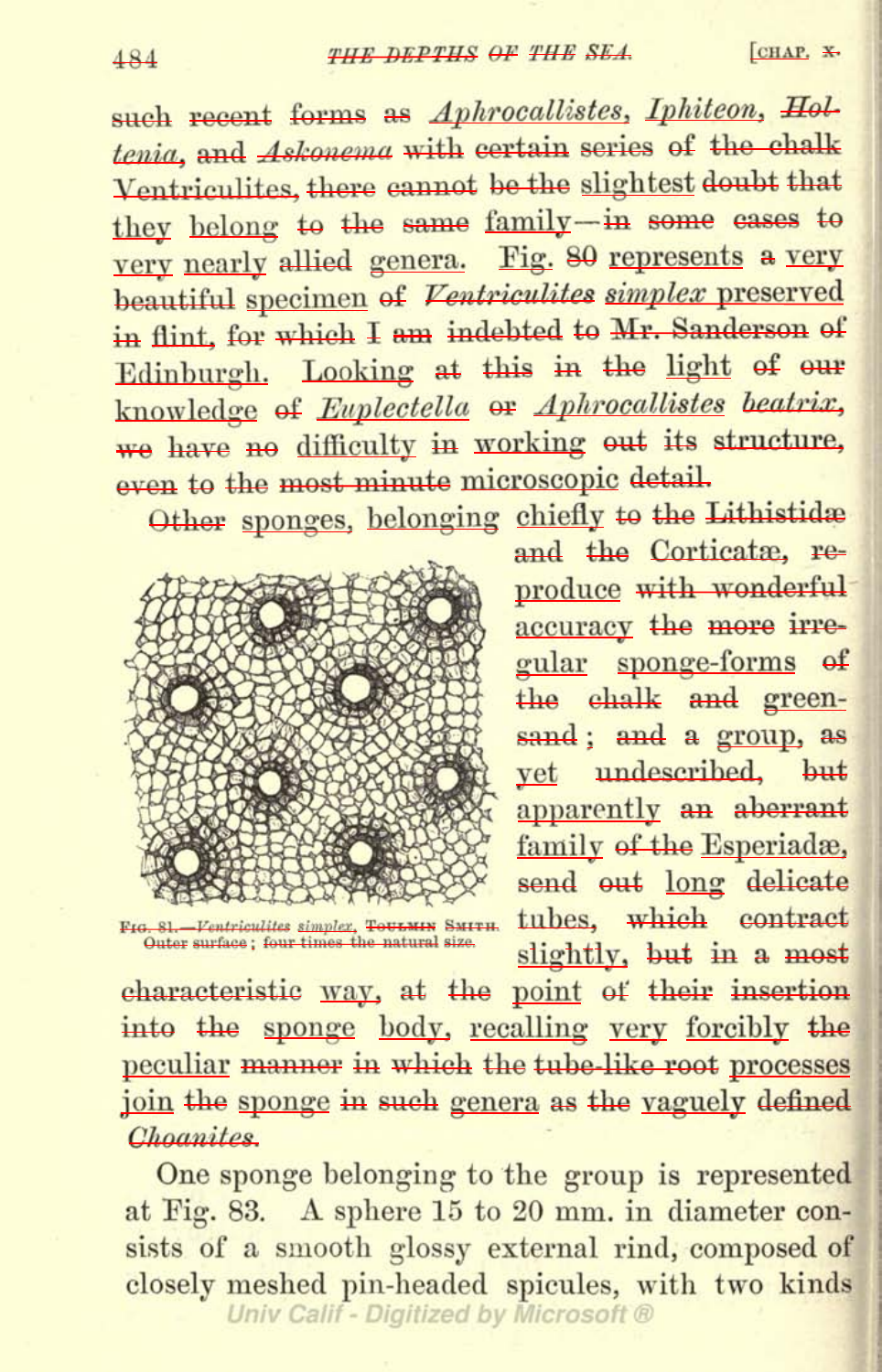of ' spicules of the sarcode,' one large, C-shaped, the other much more minute, answering to Bowerbank's ' tridentate equianchorate ' type ; every now and then



FIG. 82.—Ventriculites simplex, TOULMIN SMITH. Section of the outer wall, showing the structure of the silicious network.  $(x, 50)$ .

the rind thus formed coming to the margin of <sup>a</sup> small pore. The interior of the sphere is filled with soft semi-fluid sarcode, supported by the loosest possible



FIG. 83. - Calosphara tubifex, WYVILLE THOMSON. Slightly enlarged. Off the coast of Portugal.

mesh-work of granular horny matter and pinheaded spicules. Erom points apparently irregularly placed on the surface of the sponge, tubes about 3 mm. in diameter run out in all directions; the walls of the tubes are thin and delicate, being

Univ Calif - Digitized by Microsoft ®